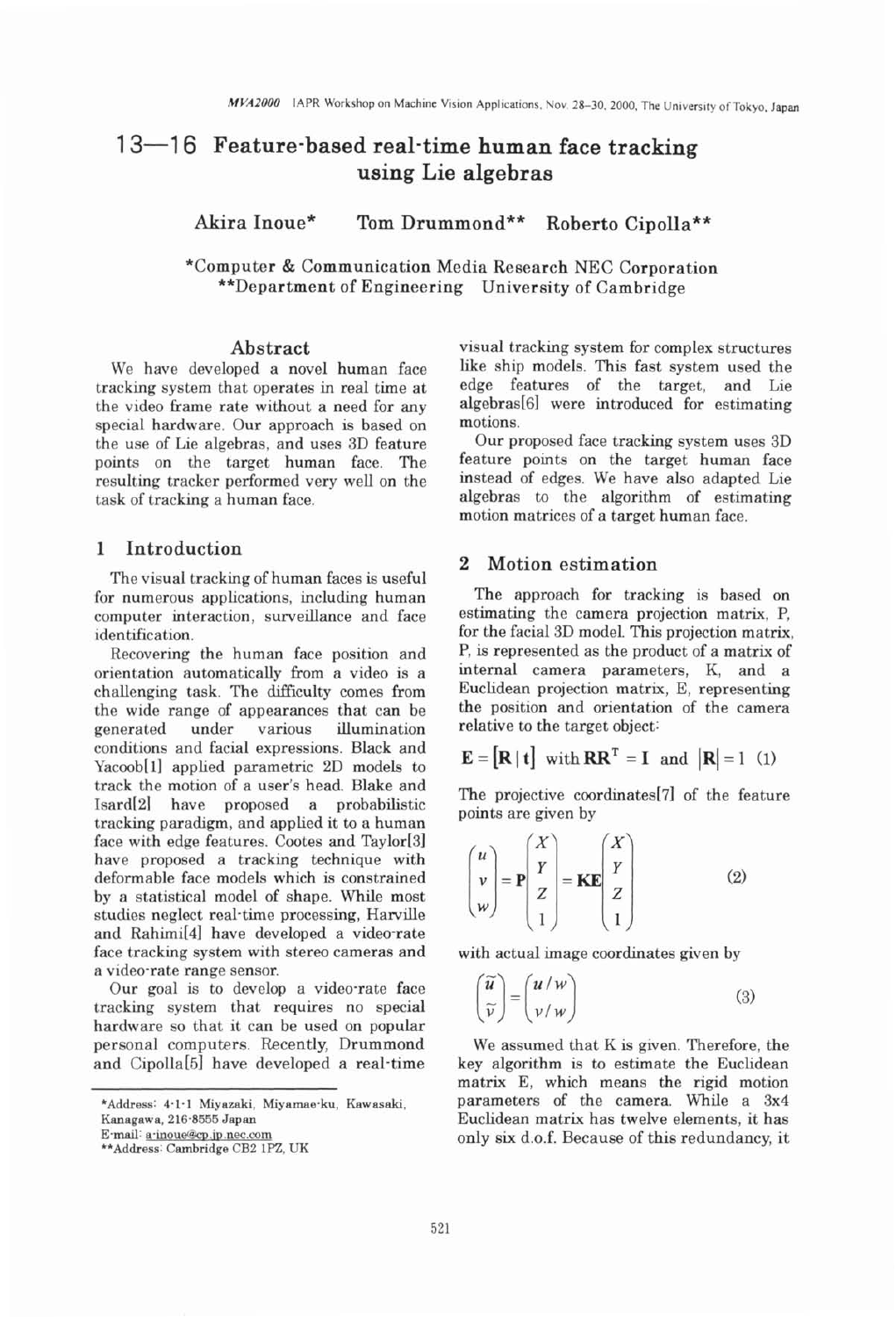was difficult to obtain a reliable solution.

To do this estimation, we adopted the technique of representing differences in the Euclidean matrix by six parameters that describe camera motion using Lie algebra. By solving the equation, the six motion parameters are given directly.

Rigid motion of the camera between video frames can be represented by the right side multiplication of the form:

$$
\mathbf{M} = \begin{bmatrix} \mathbf{R} & \mathbf{t} \\ 0 & 0 & 0 & 1 \end{bmatrix} \tag{4}
$$

This M forms a 4x4 matrix representation of the group SE(3), which is a 6-dimensional Lie group. The following matrices represent the generators of this group we use, which mean translations in the x, y, and **z** directions, and rotations about the x, y, and **z** axes.

$$
\mathbf{G}_{1} = \begin{pmatrix} 0 & 0 & 0 & 1 \\ 0 & 0 & 0 & 0 \\ 0 & 0 & 0 & 0 \\ 0 & 0 & 0 & 0 \end{pmatrix}, \mathbf{G}_{2} = \begin{pmatrix} 0 & 0 & 0 & 0 \\ 0 & 0 & 0 & 1 \\ 0 & 0 & 0 & 0 \\ 0 & 0 & 0 & 0 \end{pmatrix},
$$
\n
$$
\mathbf{G}_{3} = \begin{pmatrix} 0 & 0 & 0 & 0 \\ 0 & 0 & 0 & 0 \\ 0 & 0 & 0 & 1 \\ 0 & 0 & 0 & 0 \end{pmatrix}, \mathbf{G}_{4} = \begin{pmatrix} 0 & 0 & 0 & 0 \\ 0 & 0 & 1 & 0 \\ 0 & -1 & 0 & 0 \\ 0 & 0 & 0 & 0 \end{pmatrix},
$$
\n
$$
\mathbf{G}_{5} = \begin{pmatrix} 0 & 0 & -1 & 0 \\ 0 & 0 & 0 & 0 \\ 1 & 0 & 0 & 0 \\ 0 & 0 & 0 & 0 \end{pmatrix}, \mathbf{G}_{6} = \begin{pmatrix} 0 & 1 & 0 & 0 \\ -1 & 0 & 0 & 0 \\ 0 & 0 & 0 & 0 \\ 0 & 0 & 0 & 0 \end{pmatrix}
$$

These generators Gi-s form a basis for the vector space of derivatives of SE(3) at identity. We can calculate the matrix M from Gi and  $\alpha$ ,, the quantity of each generated motion  $(m=6)$ .

$$
\mathbf{M} = \exp(\sum_{i=1}^{m} \alpha_i \mathbf{G}_i)
$$
 (6)

For small  $\alpha_i$ , the equation is approximated as follows.

$$
\mathbf{M} = \mathbf{I} + \sum_{i=1}^{m} \alpha_i \mathbf{G}_i \tag{7}
$$

In order to estimate the quantity  $\alpha_i$ , we have considered the partial derivative of the projective image coordinates under the i-th

R. R. P. S. (8)

generating motion Li. This can be computed as:

$$
\mathbf{L}_{i} = \begin{pmatrix} \widetilde{u}^{t} \\ \widetilde{v}^{t} \end{pmatrix} = \begin{pmatrix} \frac{u^{t}}{w} - \frac{uw^{t}}{w^{2}} \\ \frac{v^{t}}{w} - \frac{vw^{t}}{w^{2}} \end{pmatrix}
$$
(8)  
with 
$$
\begin{pmatrix} u^{t} \\ v^{t} \\ w^{t} \end{pmatrix} = \mathbf{P} \mathbf{G}_{i} \begin{pmatrix} X \\ Y \\ Z \\ 1 \end{pmatrix}
$$
(9)

Figure 1 shows the relationship between the total motion vector and i-th generating motion vectors Li of a feature point.



Figure 1: Computing motion vector Li

The total moving vector between time t and t+l can be represented as a linear combination of the Li-s. Therefore, we obtained the following equations.

$$
d = \sum_{i=1}^{m} \alpha_i (\mathbf{L}_i \bullet \mathbf{n})
$$
  

$$
0 = \sum_{i=1}^{m} \alpha_i (\mathbf{L}_i \bullet \hat{\mathbf{n}})
$$
 (10)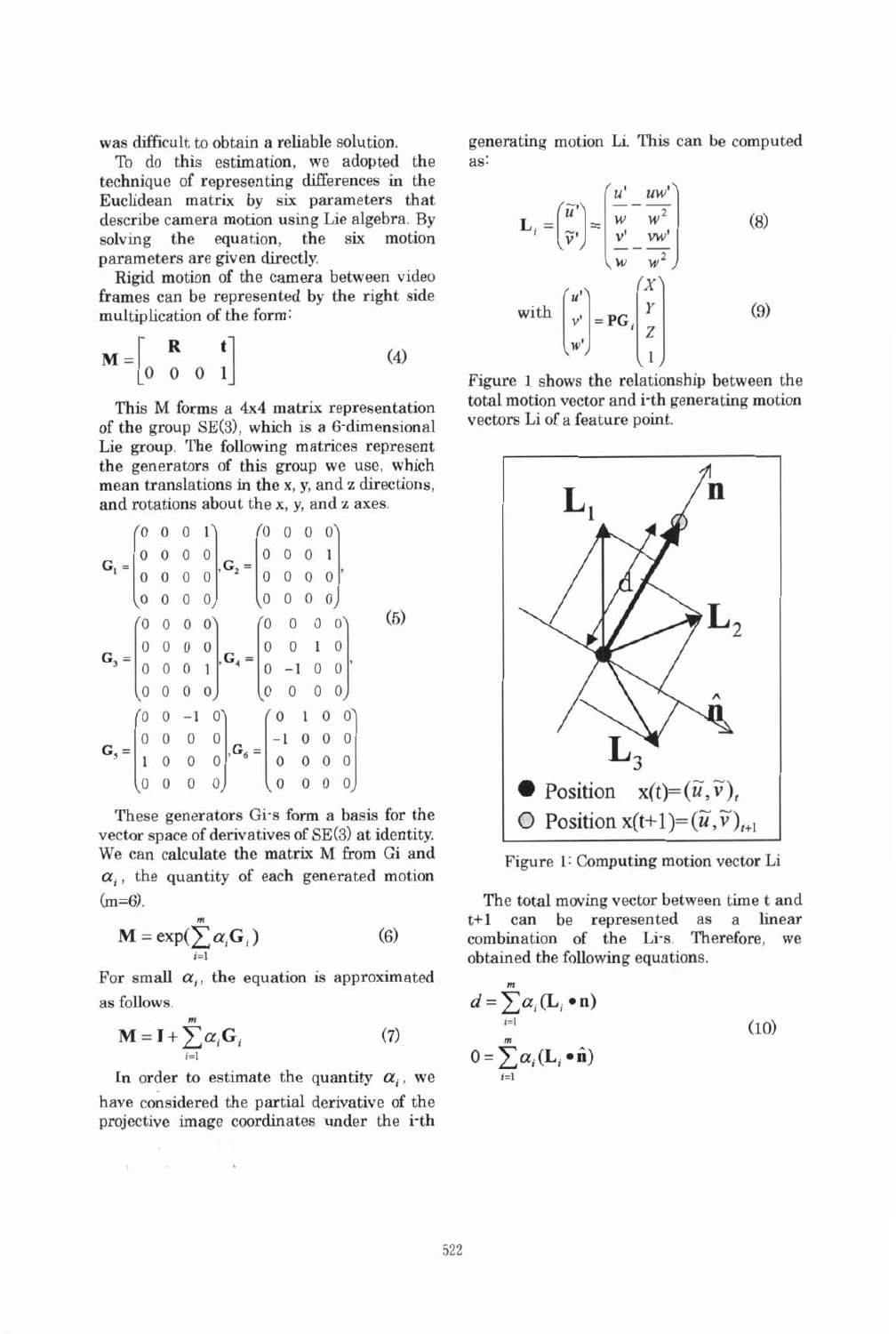$$
\mathbf{n} = \frac{(\widetilde{u}, \widetilde{v})_{t+1} - (\widetilde{u}, \widetilde{v})_t}{\|(\widetilde{u}, \widetilde{v})_{t+1} - (\widetilde{u}, \widetilde{v})_t\|}
$$
(11)  
(**n**, **n**) = 0

We estimate  $\alpha_i$ , by a least square approach. Now we have the motion matrix  $M$  by Eq.(7). Then, the Euclidean matrix E is updated by:

$$
\mathbf{E}_{t+1} = Euclideanise(\mathbf{E}_t \cdot (\mathbf{I} + \sum_i a_i \mathbf{G}_i)) \tag{12}
$$

The Rotation matrix R of E must be orthogonal, and the singular values of R should be 1. Therefore we applied the following technique "Eulideanise $0$ " using  $"Eulideanise()"$  using SVD to transform E.

$$
\mathbf{R} = \mathbf{U}\mathbf{W}\mathbf{V}^{\mathrm{T}}, \mathbf{R}^{\mathrm{t}} = \mathbf{U}\mathbf{V}^{\mathrm{T}}
$$
  
Euclideanise(**E**) = [**R**<sup>t</sup> | **t**] (13)

Using the abwe algorithm, we can fit the observed motion of the feature points. Once the Euclidean matrix is obtained, we can easily compute the pose and orientation of the target human face.

# **3 Implementation**

We assume that the roughly estimated face model (relative coordinates of the **3D** feature points) is known. First, we determine the initial position of the face model by a model fitting technique. Then, the tracking is operated by the following sequence.

- 1. Capture the new video frame and render feature points to the image plane.
- 2. Search for new positions of the feature points on the image plane.
- 3. Obtain the Euclidean matrix from the moving vector and the **3D** information for the points.
- 4. Rotate and translate the feature points by using the Euclidean matrix and render the new points on the image.

In our implementation, we use a simple feature detector. That is to say, for detecting such feature points as eyes, nostrils and eyebrows, we used a dark-pixel finder which simply returns the location of the darkest pixel within local search windows. This enabled us to reduce computational cost and maximize tracking performance. Of course other detection methods are also available, such as the use of a corner detector or correlation matching according to the CPU power.

Initial model fitting performs a local feature search on the plane normal to the optical axis (Figure2). Updated **3D** positions are given by:

$$
\begin{pmatrix} zu \\ zv \\ z \end{pmatrix} = \mathbf{K}[\mathbf{R} | \mathbf{t} \begin{pmatrix} \mathbf{X} \\ 1 \end{pmatrix} = \mathbf{K}\mathbf{R}\mathbf{X} + \mathbf{K}\mathbf{t} \tag{14}
$$

$$
\mathbf{X}' = (\mathbf{KR})^{-1} \left( \begin{bmatrix} zu' \\ zv' \\ z \end{bmatrix} - \mathbf{Kt} \right) \tag{15}
$$



Figure 2: Facial model fitting

#### **4 Experimental results**

We did some tracking experiments with a real human face. These experiments were conducted with an SGI 02 workstation (225MHz). Figure **3** shows images captured in the tracking sequences. Facial orientation is represented as a square and line markers in the images.

Our experimental results were very satisfactory and showed that the tracker can successfully compute the position and attitude of a target human face in real time at video frame rate.